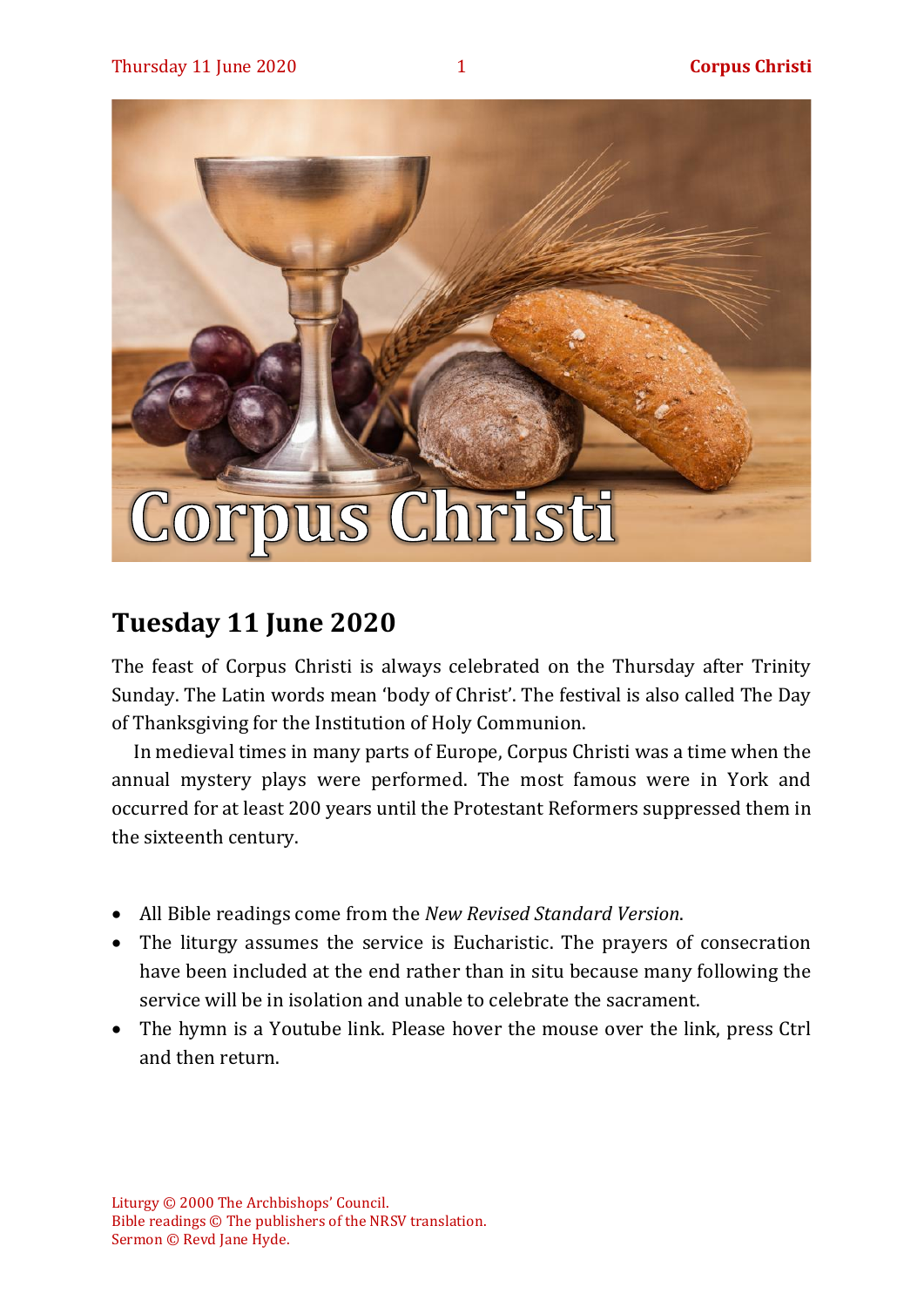HYMN **[Bread of heaven](https://www.youtube.com/watch?v=j7IEwZQqh2o)** (please click on this link to hear the hymn)

## **The welcome**

In the name of the Father, and of the Son, and of the Holy Spirit

All **Amen.**

The Lord be with you

All **And also with you.**

## **The Preparation**

All **Almighty God, to whom all hearts are open, all desires known, and from whom no secrets are hidden: cleanse the thoughts of our hearts by the inspiration of your Holy Spirit, that we may perfectly love you, and worthily magnify your holy name; through Christ our Lord. Amen.**

Our Lord Jesus Christ said:

The first commandment is this: 'Hear, O Israel, the Lord our God is the only Lord. You shall love the Lord your God with all your heart, with all your soul, with all your mind, and with all your strength.'

And the second is this: 'Love your neighbour as yourself.' There is no other commandment greater than these. On these two commandments hang all the law and the prophets.

#### All **Amen. Lord, have mercy.**

You then, who truly and earnestly repent of your sins, and are in love and charity with your neighbours, and intend to lead a new life, following the commandments of God, and walking from this day forward in his holy ways: draw near with faith,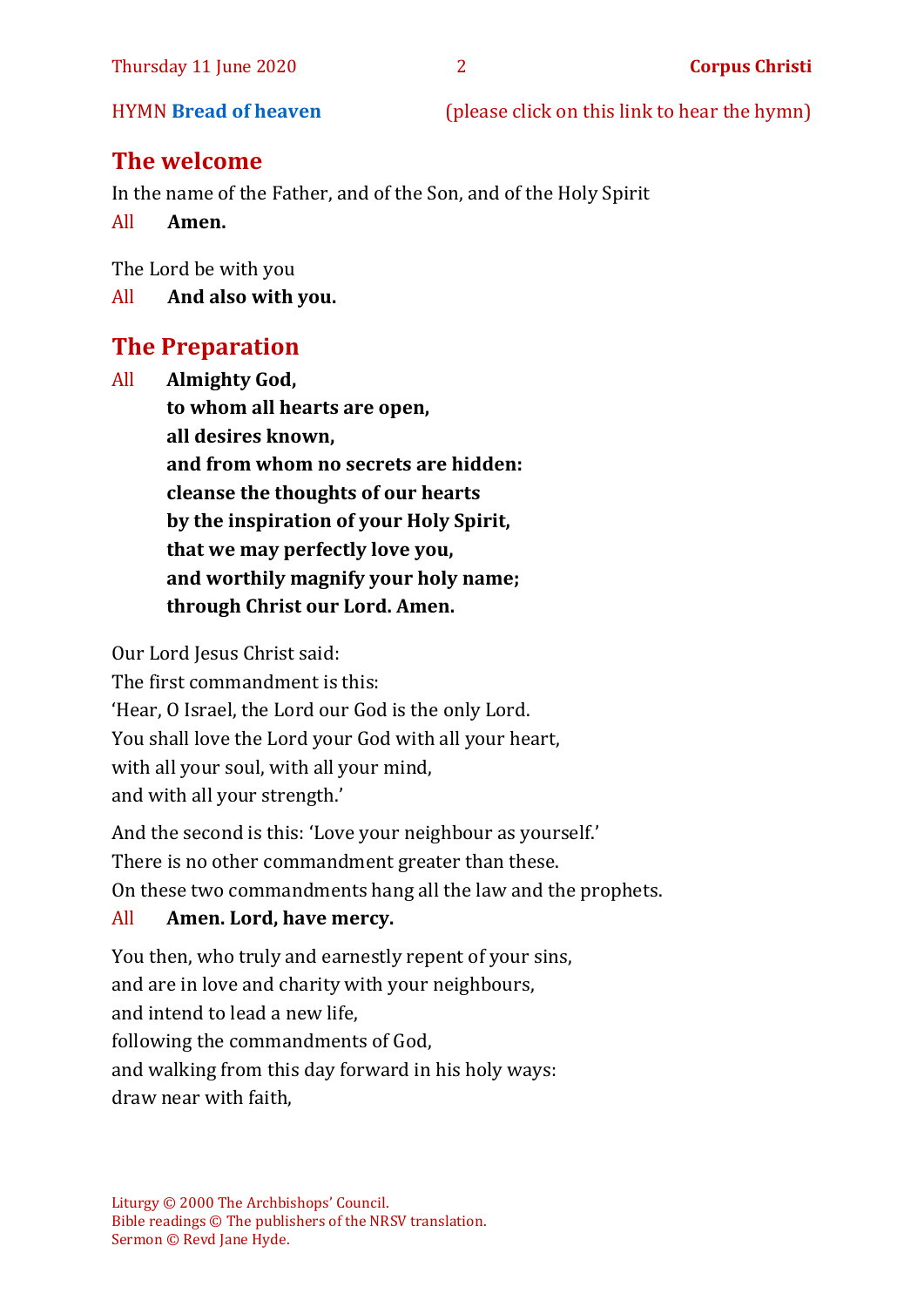and take this holy sacrament to your comfort; and make your humble confession to almighty God.

All **Almighty God, our heavenly Father, we have sinned against you and against our neighbour in thought and word and deed, through negligence, through weakness, through our own deliberate fault. We are truly sorry and repent of all our sins. For the sake of your Son Jesus Christ, who died for us, forgive us all that is past and grant that we may serve you in newness of life to the glory of your name. Amen.**

Almighty God,

who forgives all who truly repent, have mercy upon you, pardon and deliver you from all your sins, confirm and strengthen you in all goodness, and keep you in life eternal; through Jesus Christ our Lord. All **Amen.**

## **The Gloria**

This version of the Gloria is sung to the tune of 'Cwm Rhondda'. Click **[here](https://www.youtube.com/watch?v=BtGhnEwY74E)** for the tune.

All **Glory be to God in Heaven, Songs of joy and peace we bring, Thankful hearts and voices raising, To creation's Lord we sing. Lord we thank you, Lord we praise you, Glory be to God our King: Glory be to God our King.**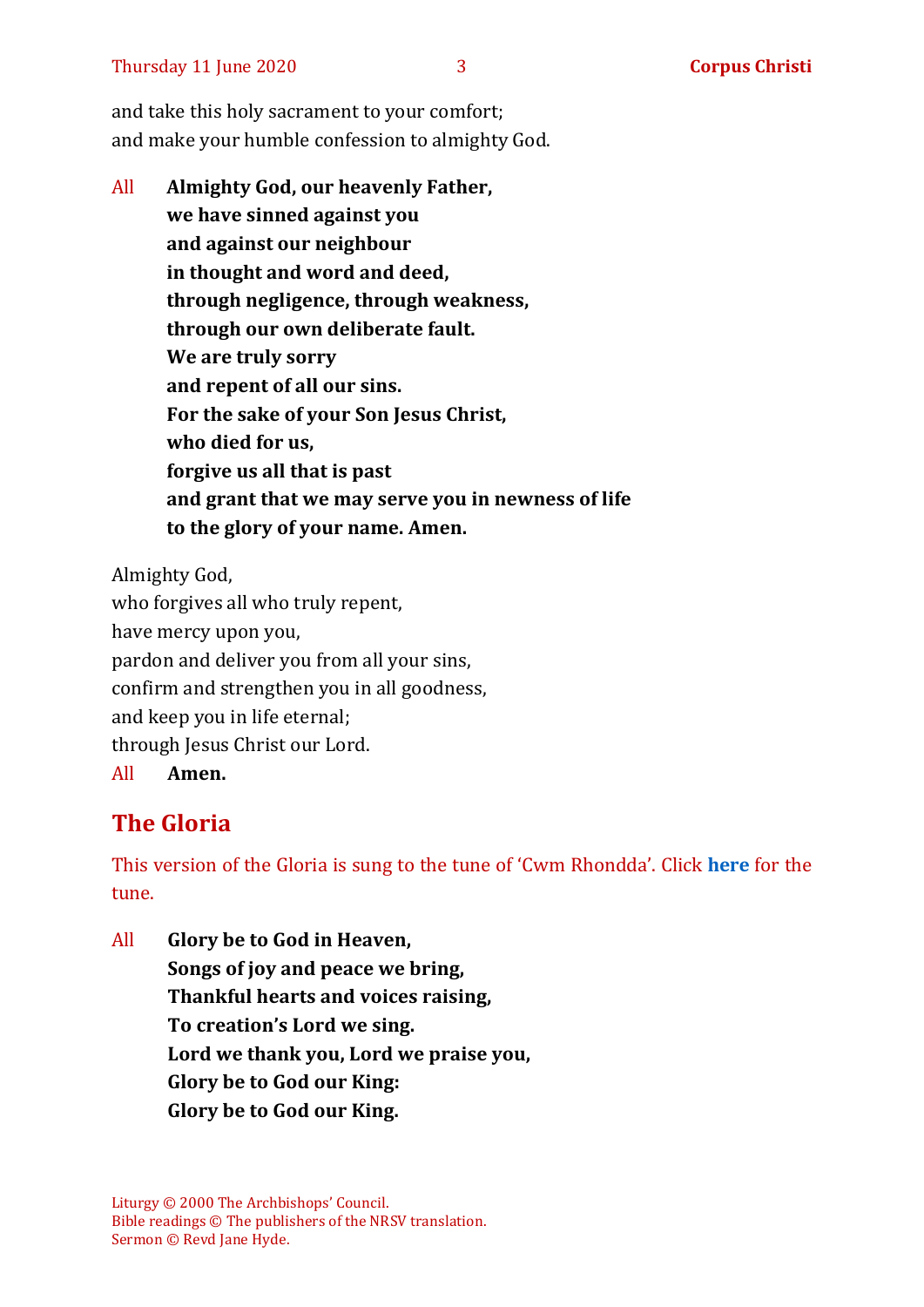**Lamb of God, who on our shoulders, Bore the load of this world's sin; Only Son of God the Father, You have brought us peace within. Lord, have mercy, Christ have mercy, Now your glorious reign begin: Now your glorious reign begin.**

**You O Son of God are Holy, You we praise with one accord. None in heav'n or earth is like you, Only you are Christ the Lord. With the Father and the Spirit, Ever worshipped and adored: Ever worshipped and adored.**

## **The Collect for Corpus Christi**

Lord Jesus Christ, we thank you that in this wonderful sacrament you have given us the memorial of your passion: grant us so to reverence the sacred mysteries of your body and blood that we may know within ourselves and show forth in our lives the fruits of your redemption; for you are alive and reign with the Father in the unity of the Holy Spirit, one God, now and for ever. All **Amen.**

## **First reading**

A reading from the first book of Moses called Genesis

Melchizedek king of Salem brought out bread and wine. He was priest of God Most High, and he blessed Abram, saying, 'Blessed be Abram by God Most High, Creator of heaven and earth. And praise be to God Most High, who delivered your enemies into your hand.' Then Abram gave him a tenth of everything. *Genesis 14:18–20*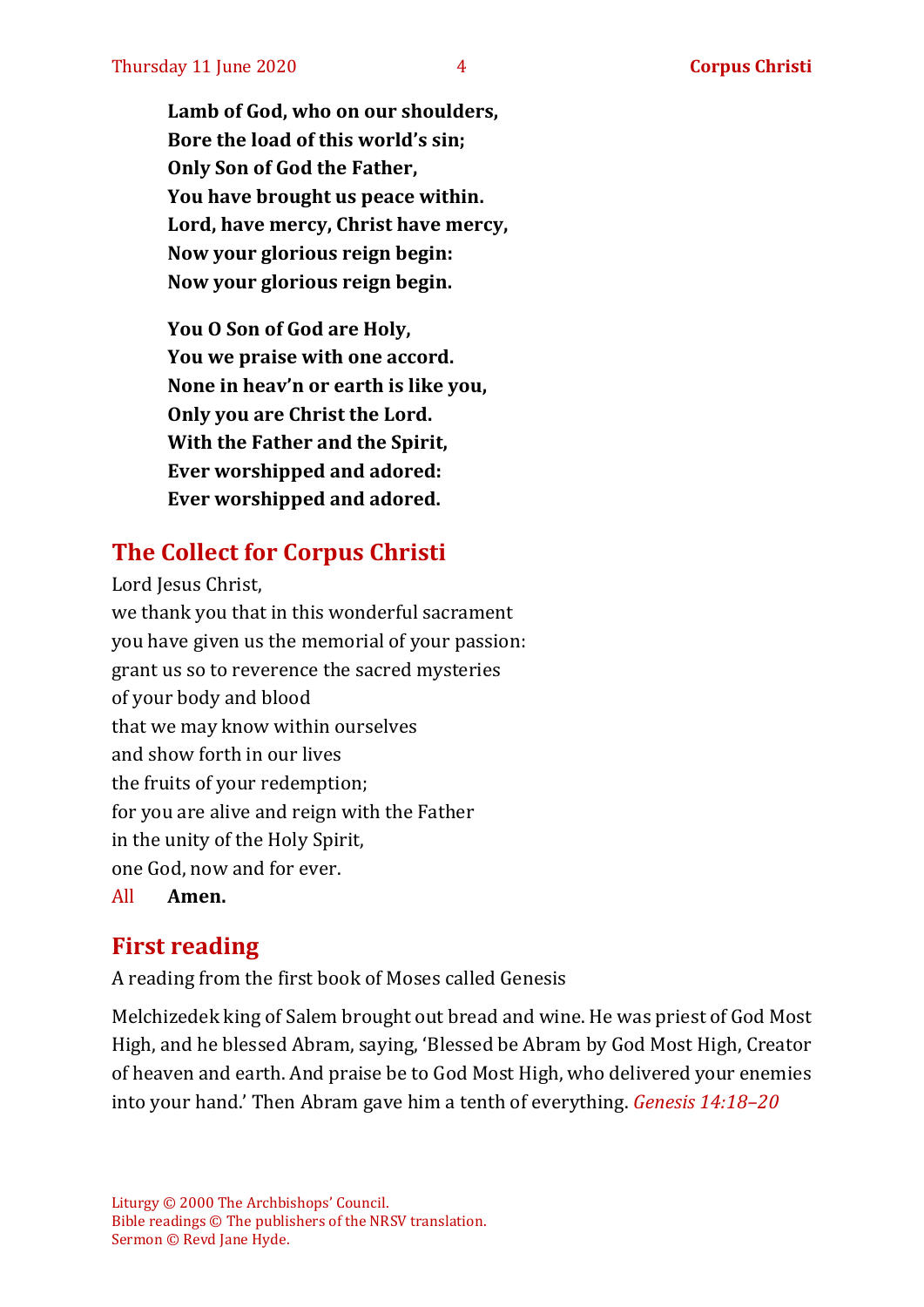This is the Word of the Lord

All **Thanks be to God.**

## **Second reading**

A reading from St Paul's First Letter to the Corinthians

For I received from the Lord what I also passed on to you: The Lord Jesus, on the night he was betrayed, took bread, and when he had given thanks, he broke it and said, 'This is my body, which is for you; do this in remembrance of me.' In the same way, after supper he took the cup, saying, 'This cup is the new covenant in my blood; do this, whenever you drink it, in remembrance of me.' For whenever you eat this bread and drink this cup, you proclaim the Lord's death until he comes. *1 Cor 11:23–26*

This is the Word of the Lord

All **Thanks be to God.**

## **Gospel reading**

Hear the Gospel of our Lord Jesus Christ according to John

### All **Glory to you O Lord.**

Jesus said, 'I am the living bread that came down from heaven. Whoever eats this bread will live forever. This bread is my flesh, which I will give for the life of the world.' The Jews began to argue sharply among themselves, 'How can this man give us his flesh to eat?'

Jesus said to them, 'Very truly I tell you, unless you eat the flesh of the Son of Man and drink his blood, you have no life in you. Whoever eats my flesh and drinks my blood has eternal life, and I will raise them up at the last day. For my flesh is real food and my blood is real drink. Whoever eats my flesh and drinks my blood remains in me, and I in them. Just as the living Father sent me and I live because of the Father, so the one who feeds on me will live because of me. This is the bread that came down from heaven. Your ancestors ate manna and died, but whoever feeds on this bread will live forever.' *John 6:51–58*

This is the Gospel of the Lord

## All **Praise to you O Christ.**

## **Sermon**

Today, the Thursday after Trinity Sunday, is appointed as 'The Day of Thanksgiving for the Institution of the Holy Communion' or 'Corpus Christi'—literally the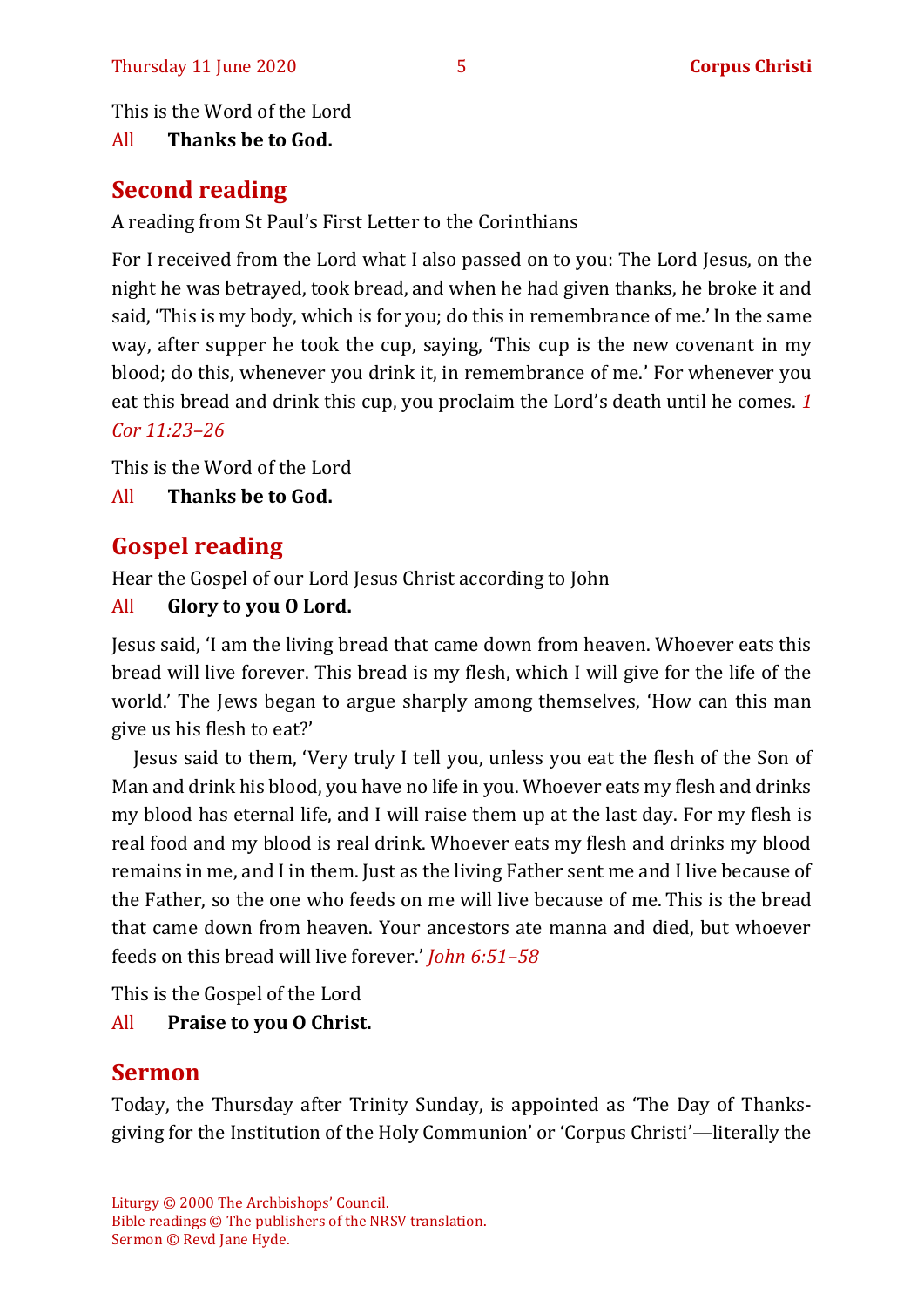'Body of Christ'. We often use the Greek word 'Eucharist' to describe occasions when we rehearse the giving and receiving of bread and wine as our Saviour commanded us in remembrance of Him, and the word itself means 'thanksgiving'. At the beginning of the Eucharistic prayer, we are invited (and agree) that we owe God our 'thanks and praise' … thanks that Christ instituted a precious and lasting memorial of His death and passion so that we might have eternal life.

In the second reading we hear St Paul's account of the Eucharist. It is the earliest as it comes, chronologically, before the Gospel was written down. I want to extend that reading by a few sentences:

'Whoever, therefore, eats the bread or drinks the cup of the Lord in an unworthy manner will be answerable for the body and blood of the Lord. Examine yourselves, and only then eat of the bread and drink of the cup. For all who eat and drink without discerning the body, eat and drink judgment against themselves' (1 Cor 11:27–29).

What does Paul mean when he says: 'those who fail to discern the body'? Surely Paul is talking, not only about the 'bread', but about the 'body' in the sense of the 'body of Christ'—the Church by which he means all Christian people—us. Paul had identified that the Church in Corinth was in grave danger of separating into factions along social and class lines: one group had failed to 'discern' that another was just as much part of the 'one body'.

For us, therefore, the warning is that nothing less than a wholehearted commitment to the life and the unity of our community is essential as we seek to enter into 'holy communion' with God. The words of *The Book of Common Prayer* are most explicit in that we should only 'draw near' if we are 'in love and charity with our neighbours', and our neighbours in the sense that we cannot be indifferent to the hunger and thirst of millions of our brothers and sisters at home and around the world if we wish to eat and drink the sacrament. If we do not prepare our hearts in full awareness of our commitment to being the one body of Christ, then perhaps, as Paul writes, we eat and drink judgment upon ourselves, and Jesus will be betrayed at our communion table just as He was at that first table in the upper room.

What is on offer to us as we approach that table is precious, life-changing and life-giving.

'Those who eat my flesh and drink my blood have eternal life,' says Jesus in our gospel reading and, even though there is no account of the Institution of the Eucharist in John's Gospel, some say the whole of Chapter 6 is one extended Eucharistic commentary.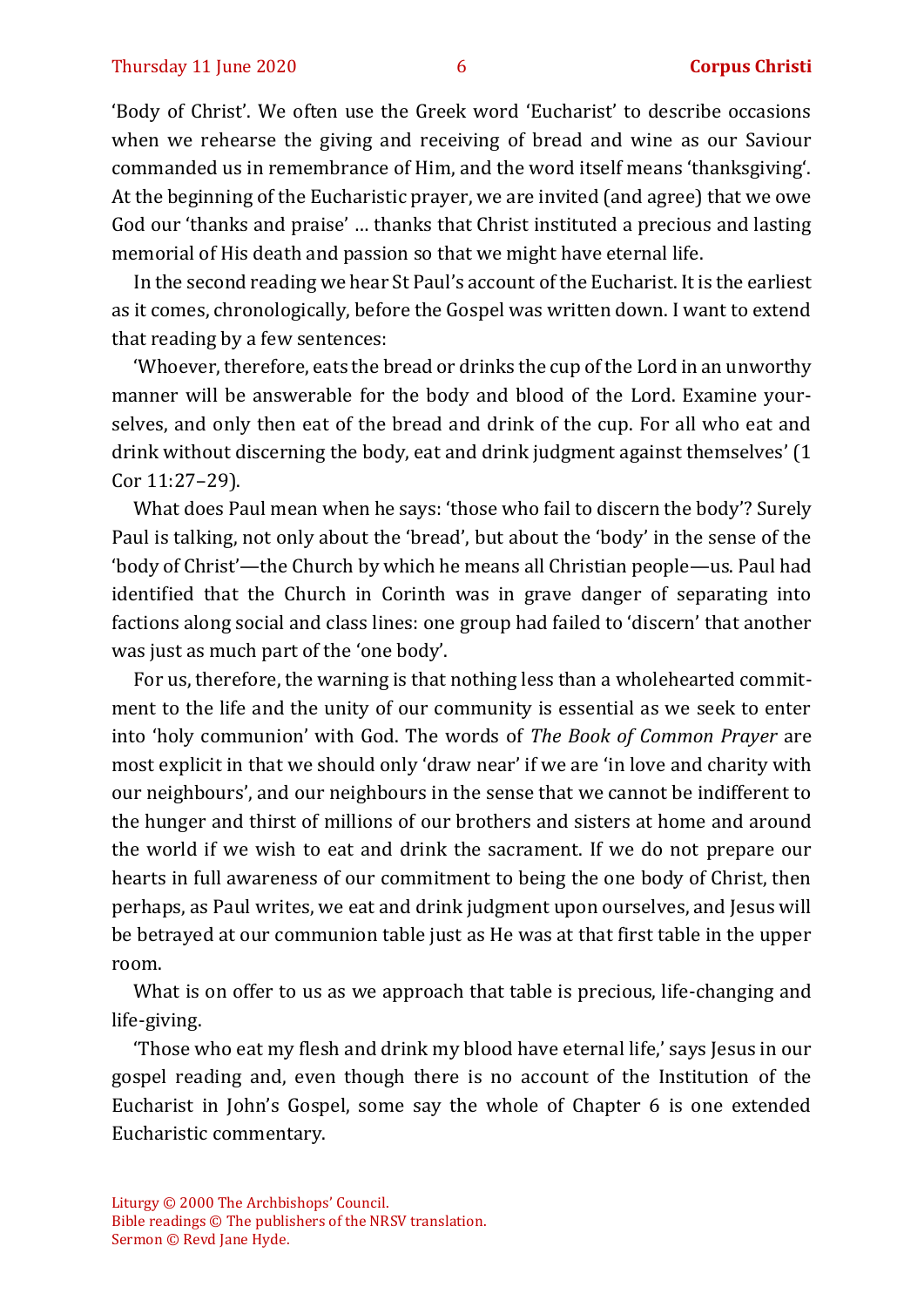Jesus began the Chapter with five thousand people crowded around Him and He fed them (John 6:1–14). By the end of the chapter, all but a few remain. (John 6:66)

'Unless you eat the flesh of the Son of Man and drink his blood, you have no life in you' (John 6:53).

'This teaching is difficult; who can accept it?" they ask. (John 6:60).

'Does this offend you?' asks Jesus. (John 6:61)

Yes: the flesh, the blood, the carnal reality of a broken body on the cross, does offend but what does it all mean?

'It means this,' He replies, and (in the synoptic gospels) He takes bread, blesses it, breaks it, and shares it.

The bread and the wine that are brought to the altar are the work of human hands ... our labour. They are symbols not only of Christ, but of us ... our bodies. The priest, in the place of Christ, takes them (takes us), gives thanks (gives 'Eucharist'), breaks the bread (breaks us), and thereby incorporates us into His broken body. That same body, now 'Though Christ, and with Christ, and in Christ,' is shared with the body of Christ … the Church … for: 'Though we are many, we are one body, because we all share in one bread.'

Failure to recognise the body in all senses—corporate, corporal and corporeal —is perilous, says St Paul.

In this holy meal is contained the fulness of all that God in Christ has done for us. And we know that the invitation to 'do this in remembrance' of Him, again and again, is the one command of Christ we cannot refuse if we are to be true to our calling to be the body of Christ … the Corpus Christi. Amen.

## **Prayers of intercession**

Lord, listen to the prayers of your people,

gathered at your table.

In faith we pray:

#### All **we pray to you our God.**

Here, where we celebrate how Christ gave us his body

to be our spiritual food,

listen as we pray for his body the Church,

spread throughout the world …

In faith we pray:

#### All **we pray to you our God.**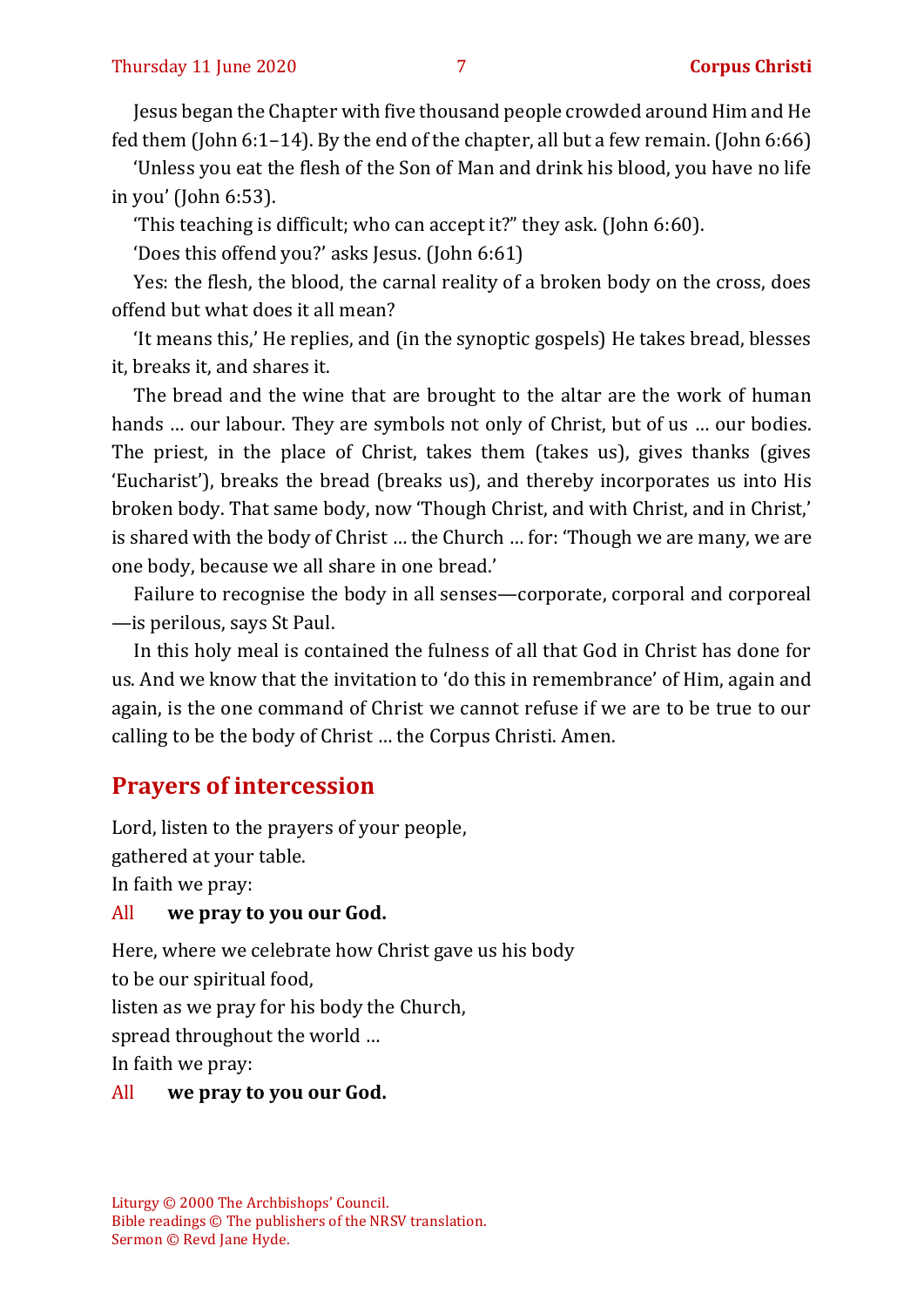Here, where we recognize the presence of Christ, who takes away the sin of the world, listen as we pray for that world and for its peoples for whom his blood was shed … In faith we pray:

#### All **we pray to you our God.**

Here, where we come together as Christ gathered with his friends to give us this meal of holy fellowship,

listen as we pray for all whom you have given us,

our friends and all whose lives are joined with ours …

In faith we pray:

#### All **we pray to you our God.**

Here, where we remember the night of Christ's agony and trial, listen as we pray for all who share his sufferings through fear or pain or distress of many kinds … In faith we pray:

#### All **we pray to you our God.**

Here, where we join our praises with the whole company of heaven, listen as we pray for all who have trusted Christ's promise to raise up on the last day those who eat his flesh and

drink his blood …

In faith we pray:

#### All **we pray to you our God.**

Lord, satisfy our hunger with the food that lasts, the bread of God which comes down from heaven and gives life to the world,

Jesus Christ your Son our Lord.

#### All **we pray to you our God.**

Merciful Father,

All **accept these prayers for the sake of your Son, our Saviour Jesus Christ. Amen.**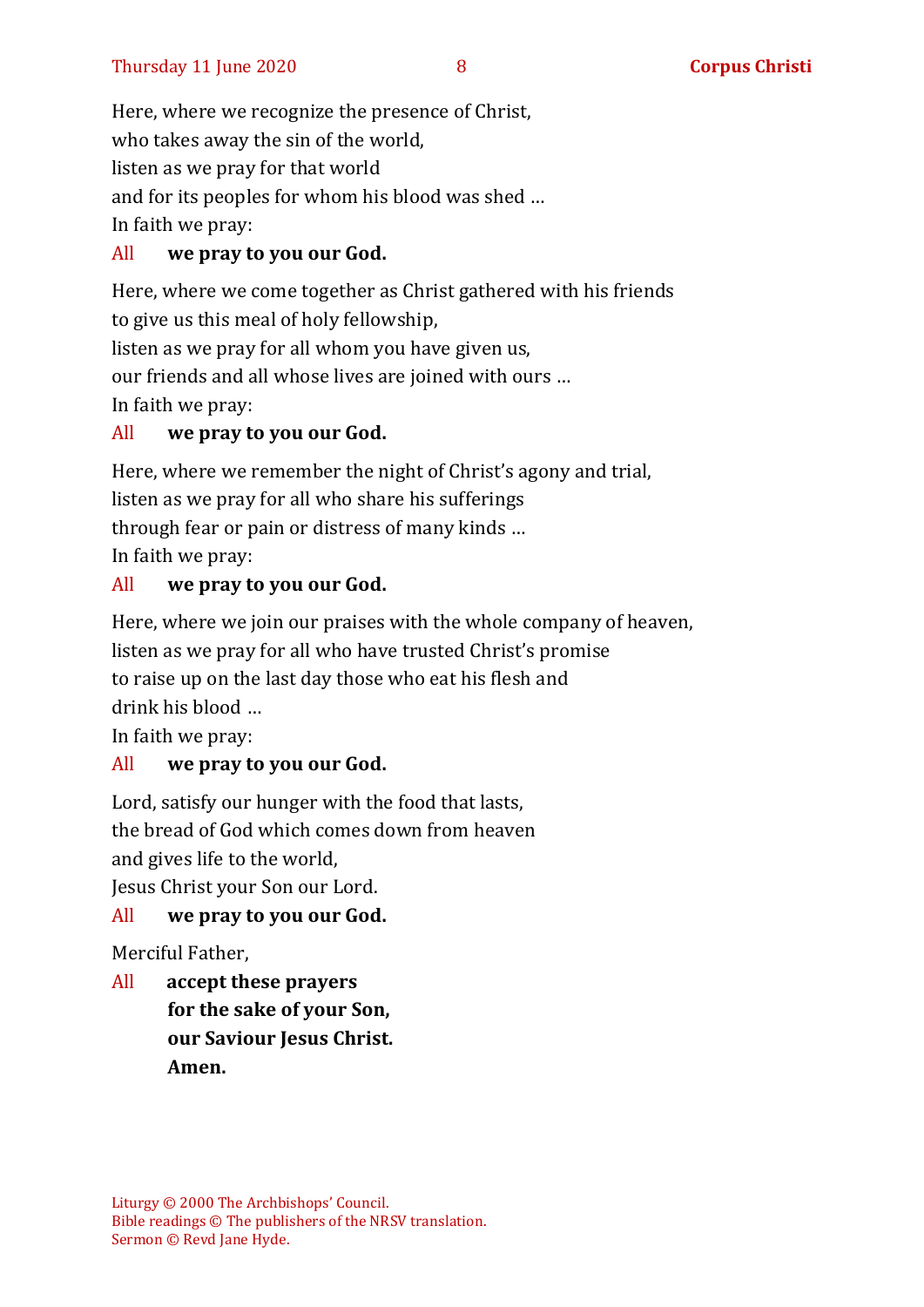## **The peace**

We are the Body of Christ. In the one Spirit we were all baptised into one body. Let us then pursue all that makes for peace and builds up our common life.

The peace of the Lord be always with you:

### All **And also with you.**

The liturgy of the Communion Service appears below

# The Dismissal

Then their eyes were opened, and they recognised him. He had been made known to them in the breaking of the bread. *Luke 24:31a,35*

May the Father, who fed his children with manna in the wilderness, strengthen you in your pilgrimage to the Promised Land.

### All **Amen.**

May the Son,

who gave his flesh for food and his blood for drink,

keep you in eternal life and raise you up on the last day.

## All **Amen.**

May the Holy Spirit, who leads us into all truth, help you discern the Lord's body and empower you to proclaim his death until he comes.

#### All **Amen**

and the blessing of God the Almighty.

father, Son and Holy Spirit,

be with you now and remain with you always.

## All **Amen**

Go in peace to love and serve the Lord.

## All **In the name of Christ. Amen.**

Liturgy © 2000 The Archbishops' Council. Bible readings © The publishers of the NRSV translation. Sermon © Revd Jane Hyde.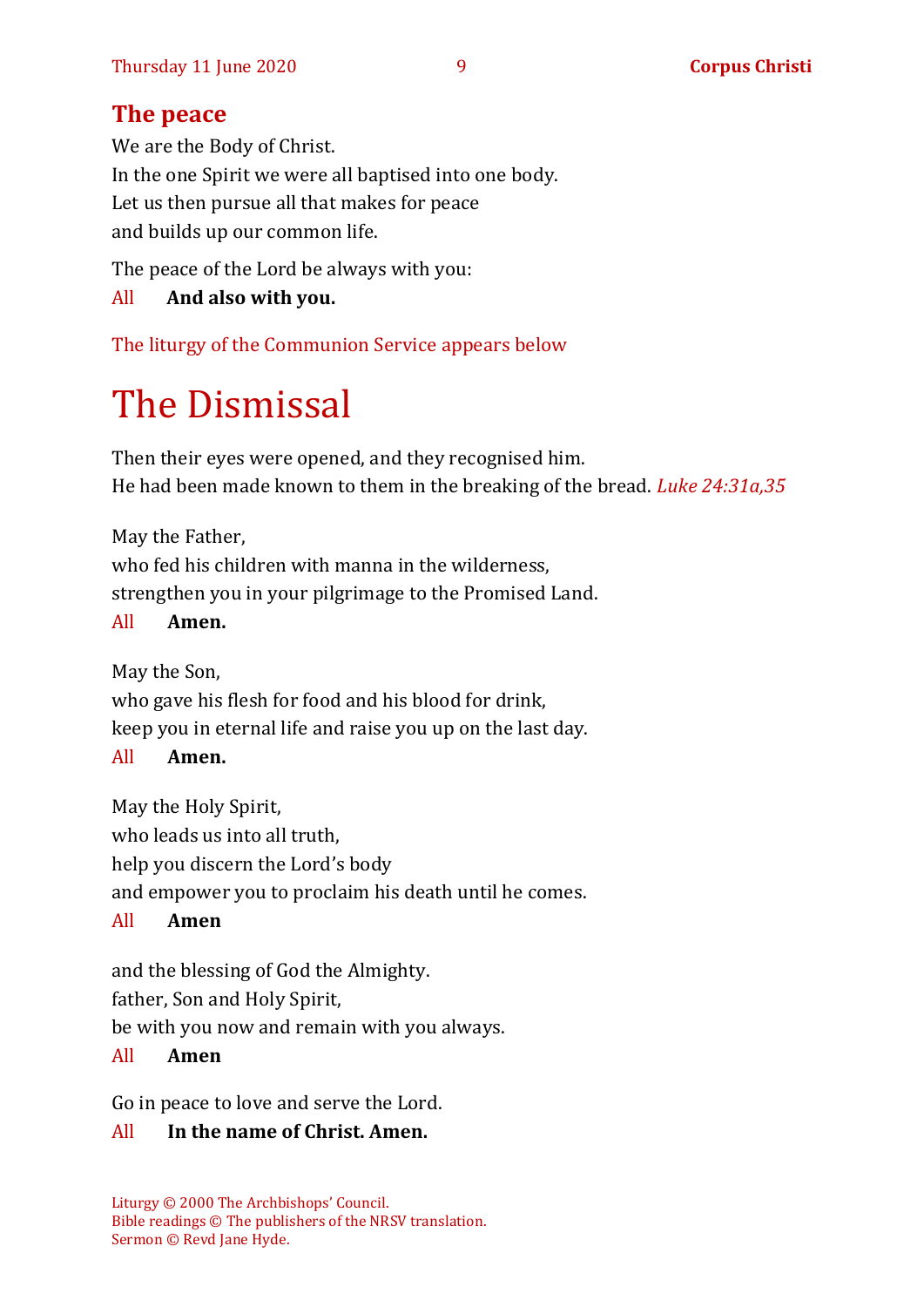## The Liturgy of the Sacrament

## Eucharistic Prayer (prayer E)

The Lord be with you

#### All **and also with you.**

Lift up your hearts.

#### All **We lift them to the Lord.**

Let us give thanks to the Lord our God.

#### All **It is right to give thanks and praise.**

It is indeed right and good, our duty and our salvation, always and everywhere to give you thanks and praise, holy Father, almighty and eternal God, through Jesus Christ our great high priest. He offered himself to you as the Lamb without blemish, the acceptable gift that gives you perfect praise. At the Last Supper, seated with his apostles, he left this memorial of his passion to bring us its saving power until the end of time. In this great sacrament you feed your people and strengthen them in holiness, so that throughout the world the human family may be enlightened by one faith and drawn together in one communion of love. We come to this foretaste of your heavenly banquet to be transformed by your grace and restored in the image and likeness of the risen Christ. Therefore earth unites with heaven to sing a new song of praise; we too join with angels and archangels as they proclaim your glory without end:

## All **Holy, holy, holy Lord, God of power and might, heaven and earth are full of your glory. Hosanna in the highest.**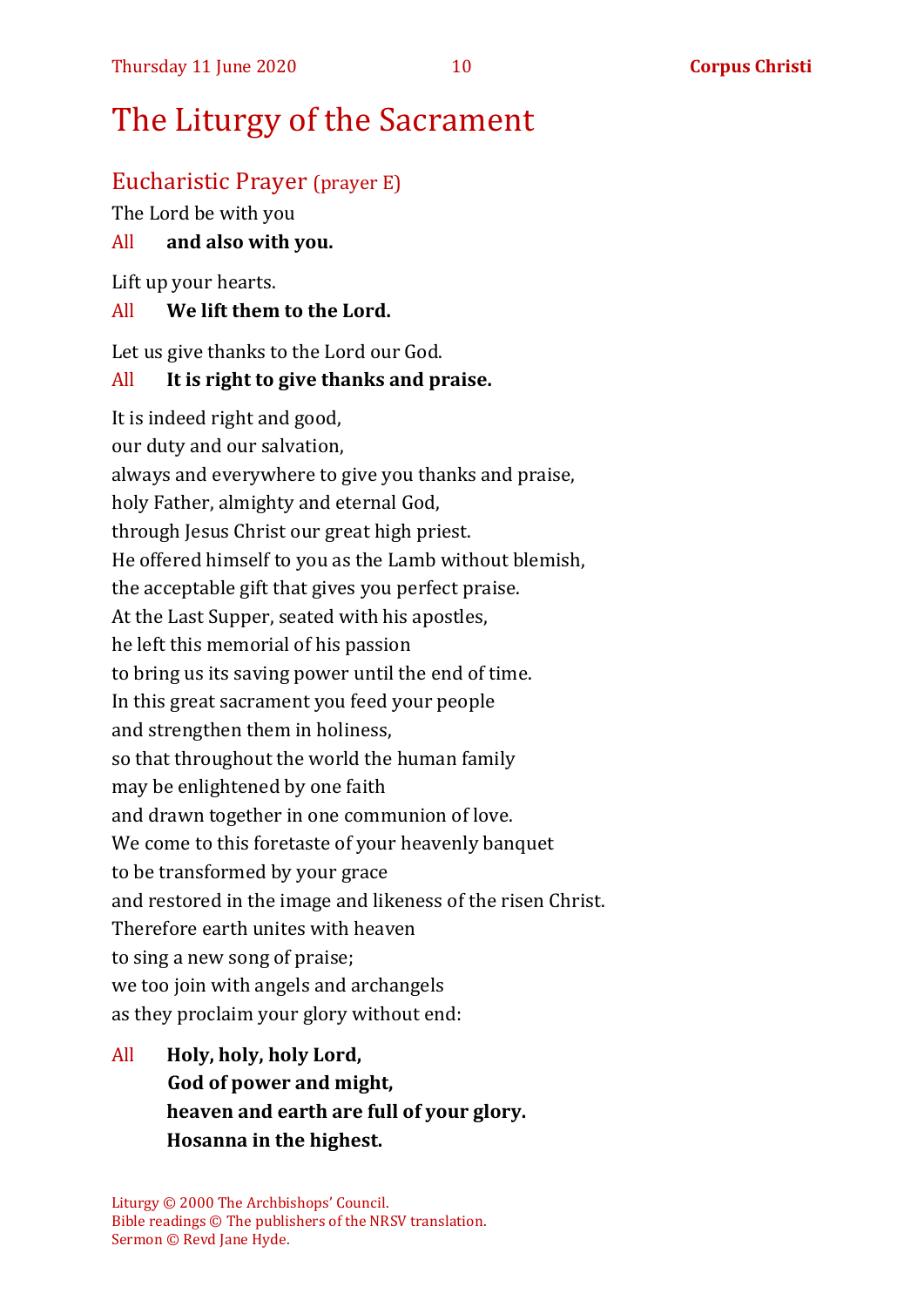## **Blessed is he who comes in the name of the Lord. Hosanna in the highest.**

We praise and bless you, loving Father, through Jesus Christ, our Lord; and as we obey his command, send your Holy Spirit, that broken bread and wine outpoured may be for us the body and blood of your dear Son.

On the night before he died he had supper with his friends and, taking bread, he praised you. He broke the bread, gave it to them and said: Take, eat; this is my body which is given for you; do this in remembrance of me.

When supper was ended he took the cup of wine. Again he praised you, gave it to them and said: Drink this, all of you; this is my blood of the new covenant, which is shed for you and for many for the forgiveness of sins. Do this, as often as you drink it, in remembrance of me.

So, Father, we remember all that Jesus did, in him we plead with confidence his sacrifice made once for all upon the cross. Bringing before you the bread of life and cup of salvation, we proclaim his death and resurrection until he comes in glory.

Great is the mystery of faith:

All **Christ has died. Christ is risen. Christ will come again.**

Lord of all life,

help us to work together for that day

when your kingdom comes

and justice and mercy will be seen in all the earth.

Look with favour on your people, gather us in your loving arms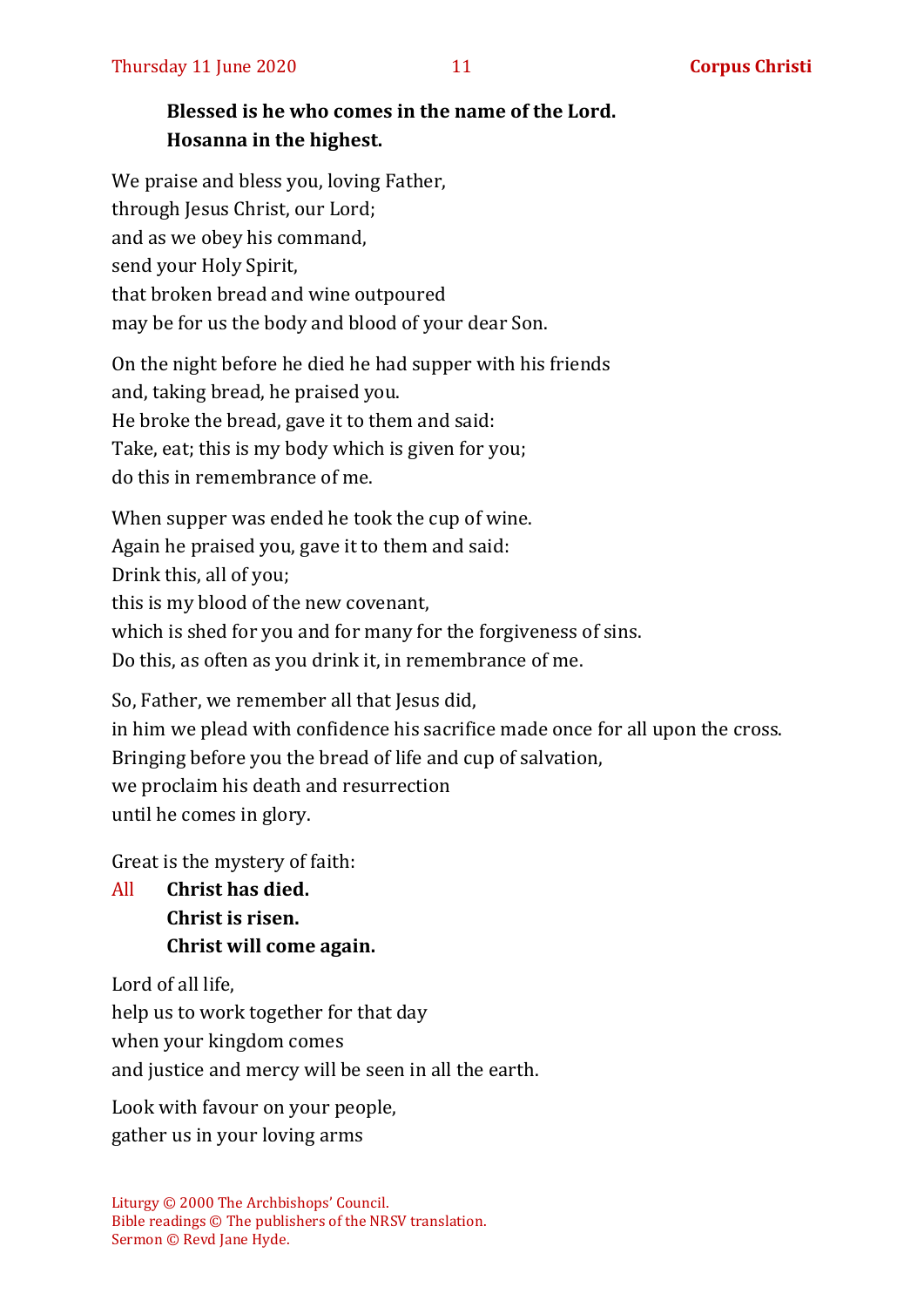and bring us with all the saints to feast at your table in heaven.

Through Christ, and with Christ, and in Christ, in the unity of the Holy Spirit, all honour and glory are yours, O loving Father, for ever and ever.

All **Amen.**

## The Lord's Prayer

As our Saviour taught us, so we pray

All **Our Father in heaven, hallowed be your name, your kingdom come, your will be done, on earth as in heaven. Give us today our daily bread. Forgive us our sins as we forgive those who sin against us. Lead us not into temptation but deliver us from evil.**

**For the kingdom, the power, and the glory are yours now and for ever. Amen.**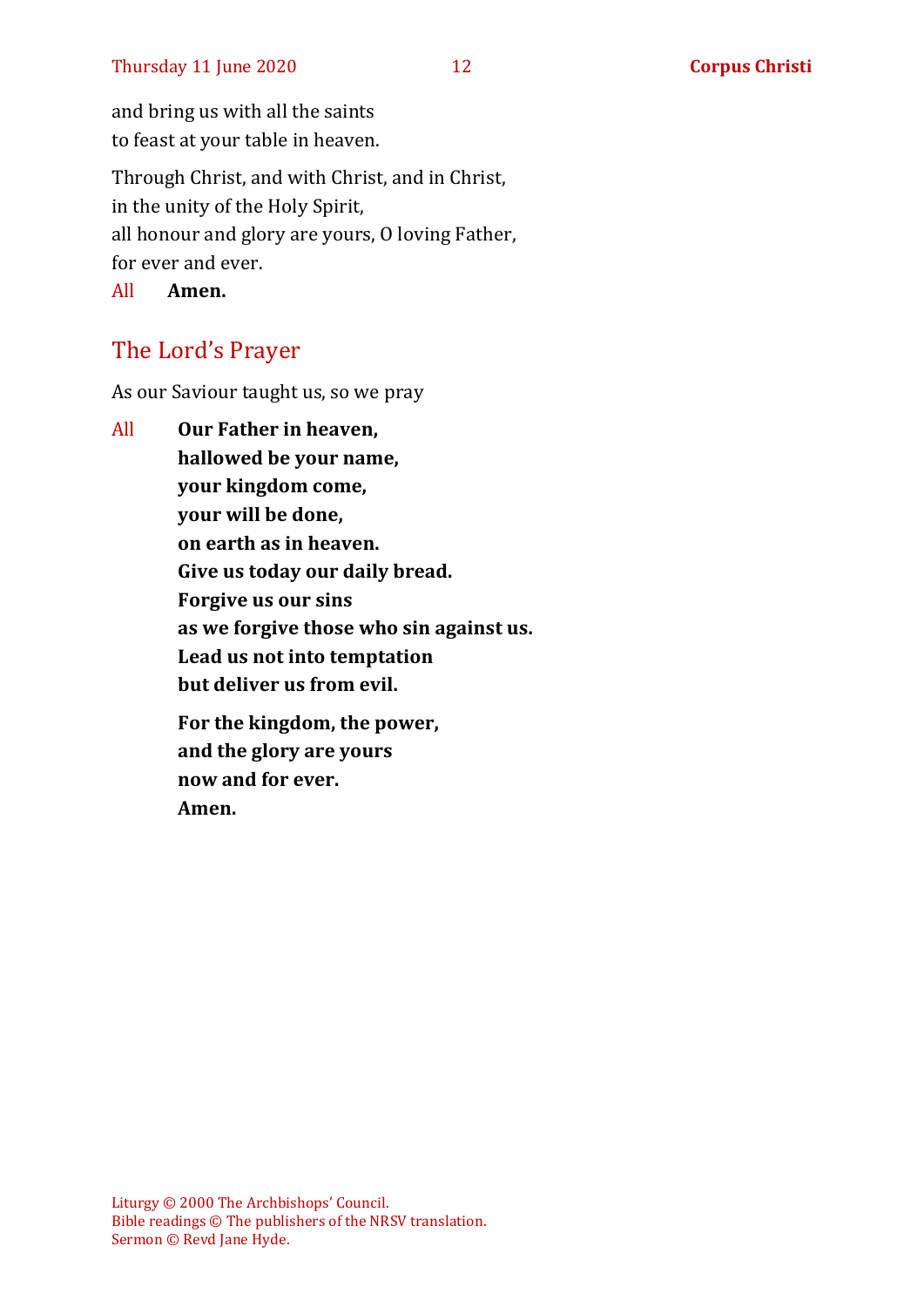## Breaking of the Bread

We break this bread to share in the body of Christ.

All **Though we are many, we are one body, because we all share in one bread.**

All **Lamb of God, you take away the sin of the world, have mercy on us. Lamb of God, you take away the sin of the world, have mercy on us. Lamb of God,** 

**you take away the sin of the world, grant us peace.**

Draw near with faith.

Receive the body of our Lord Jesus Christ which he gave for you, and his blood which he shed for you. Eat and drink in remembrance that he died for you, and feed on him in your hearts by faith with thanksgiving.

All **We do not presume to come to this your table, merciful Lord, trusting in our own righteousness, but in your manifold and great mercies. We are not worthy so much as to gather up the crumbs under your table. But you are the same Lord whose nature is always to have mercy. Grant us therefore, gracious Lord, so to eat the flesh of your dear Son Jesus Christ and to drink his blood, that our sinful bodies may be made clean by his body and our souls washed through his most precious blood,**